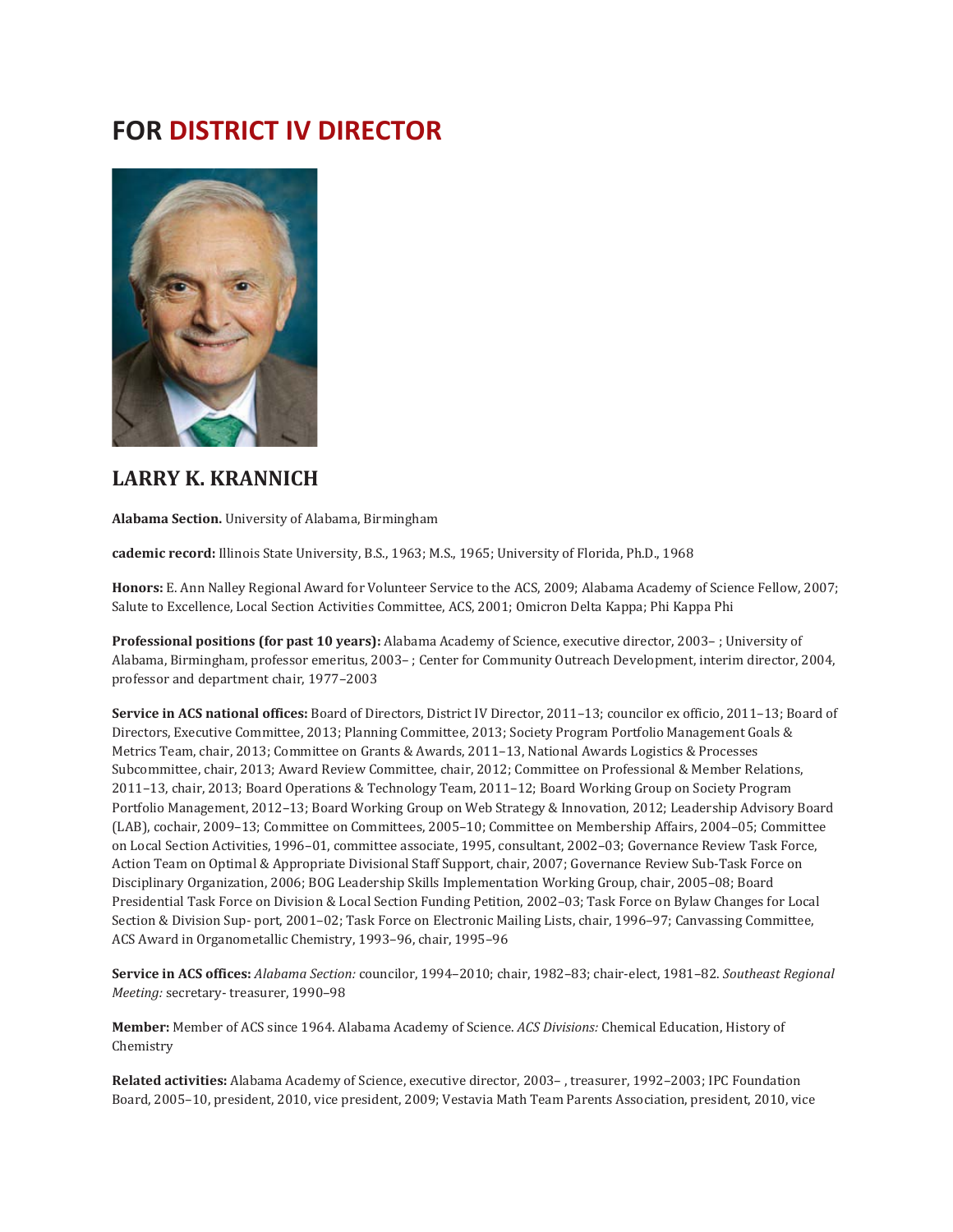president, 2009; University of Alabama, Birmingham, associate professor, 1972–76, assistant professor, 1969–72; Technical Hochschule Wien, visiting professor, 1969; University of Mississippi, assistant professor, 1968–69; published 54 journal articles, a study guide (eight editions) to general chemistry text, and a chapter in an inorganic encyclopedia

## **KRANNICH'S STATEMENT**

My initial three-year, District IV director term has been a truly gratifying experience of commitment in tackling the challenges that confront ACS. I look forward to the privilege of continuing these contributions, addressing District IV member concerns, maintaining my ongoing communication with all District IV officers, and meeting with more of our members. My board work has confirmed that a director should possess deep experience in the profession, a demonstrated commitment and passion for advancing the society, and leadership skills necessary to handle near-term challenges while setting the long-term vision for ACS. Throughout my 50 years of active ACS membership, I have held significant leadership roles. Currently, I serve as an elected member of the Board Executive Committee, chair of the Professional & Member Relations Committee and a Grants & Awards subcommittee, and have participated on several board subcommittees and working groups (www.krannichdistrictiv.com). I travel extensively to participate in multiple ACS regional meetings, talk with members, judge student poster sessions, recognize award recipients, discuss ACS member value with student members, solicit opinions, facilitate leadership courses, visit with government and agency leaders, and nurture ongoing society engagement. Additionally, as executive director of the Alabama Academy of Science, I collaboratively work with people in the STEM disciplines promoting science within Alabama and developing initiatives for engaging students in science. I believe I am a great fit for District IV director and desire to continue my work with you and board colleagues as we collaboratively advance key issues in the society, manage our program portfolio, turn challenges into opportunities, and address our members' career and professional development needs.

The society faces numerous significant issues associated with membership value, education, advocacy, scientific information, open access, science and human rights, jobs and careers, globalization, professional advancement, financial sustainability, and unemployment. To address these, you, with the society's leadership, created the robust Strategic Plan 2013 & Beyond, focusing on four core values and engaging visionary leadership. Foremost, we are a member-driven organization. Members are our most important assets. Your involvement is crucial at all levels to raise concerns, propose ideas, develop programs, and work to benefit all members and society. Collectively, we must explore how to best align the organization with your dynamic strategic plan and collaboratively lead change. I remain active in the Alabama local section and encourage all members to increase their local section involvement. The Strategy Café, which we inaugurated at SERMACS 2012, was an effective venue for member involvement. As your director, I will continue to support expanded division and local section collaborations, facilitate member engagement, and drive creative activities that help the society meet or exceed our strategic goals.

To address our chemistry professionals' employment situation, ACS pursues three different strategic initiatives—support, job creation, and pathways—with creative programs. Ours is a